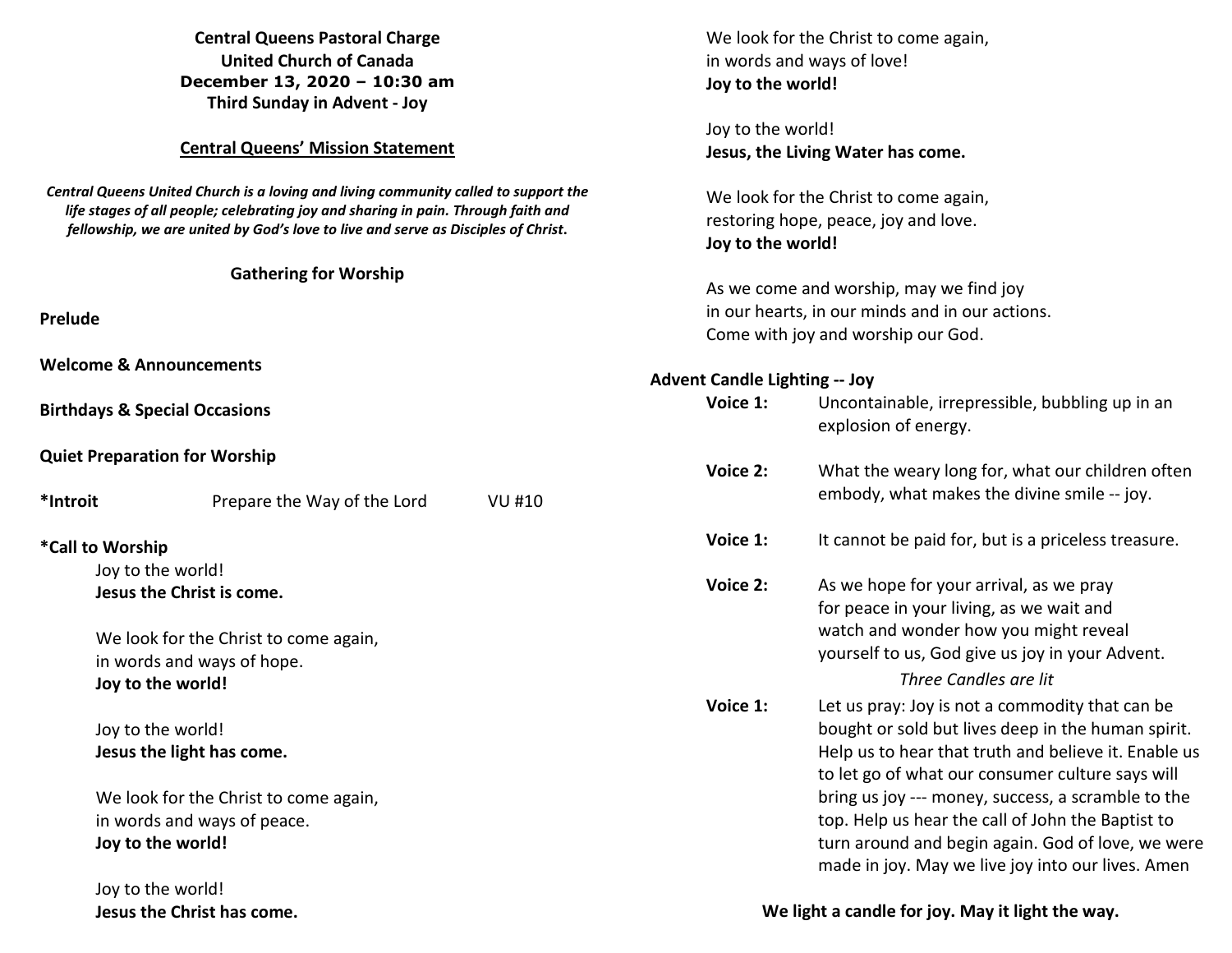| *Hymn                                                                                                 | People Look East                                               | <b>VU#9</b>                 |                                        |                                                          |                |  |
|-------------------------------------------------------------------------------------------------------|----------------------------------------------------------------|-----------------------------|----------------------------------------|----------------------------------------------------------|----------------|--|
|                                                                                                       |                                                                |                             | <b>Assurance of God's Love</b>         |                                                          |                |  |
|                                                                                                       | <b>Prayer of Approach</b>                                      |                             |                                        |                                                          |                |  |
| Long expected One,                                                                                    |                                                                |                             | <b>Presentation of Our Gifts</b>       |                                                          |                |  |
|                                                                                                       | branch of Jesse's Tree,                                        | <b>Offertory Invitation</b> |                                        |                                                          |                |  |
|                                                                                                       | Star child,                                                    |                             |                                        |                                                          |                |  |
|                                                                                                       | come.                                                          |                             | <b>Offertory</b>                       | In the Bleak Midwinter                                   | VU #55 vs 4    |  |
|                                                                                                       | Come to our hearts.                                            |                             |                                        |                                                          |                |  |
|                                                                                                       | Come to our homes.                                             |                             | *Presentation of Offering              |                                                          |                |  |
|                                                                                                       | Come to our lives.                                             |                             |                                        |                                                          |                |  |
|                                                                                                       | Change us for you,                                             |                             | *Offertory Prayer                      |                                                          |                |  |
|                                                                                                       | so that the whole world will hear                              |                             | The prayers we offer,                  |                                                          |                |  |
|                                                                                                       | glad tidings of great joy                                      |                             | the gifts we give,                     |                                                          |                |  |
| because we cannot hold it in.                                                                         |                                                                |                             | are like seeds sown in trust           |                                                          |                |  |
|                                                                                                       | With Jesus, we share in the ancient prayer $\dots$             |                             | that God's love will water these seeds |                                                          |                |  |
|                                                                                                       |                                                                |                             |                                        | and bring new life, hope and joy to those who weep. Amen |                |  |
|                                                                                                       | <b>Responsive Psalm 126</b>                                    | <b>VU #850</b>              |                                        |                                                          |                |  |
|                                                                                                       |                                                                |                             |                                        | <b>Listening for the Word</b>                            |                |  |
| *Hymn                                                                                                 | I Can Feel You Near Me God                                     | MV #48                      |                                        |                                                          |                |  |
|                                                                                                       |                                                                |                             | <b>Sacred Readings</b>                 |                                                          |                |  |
|                                                                                                       | All God's Children                                             |                             | Isaiah 61:1-4, 8-11                    |                                                          |                |  |
|                                                                                                       |                                                                |                             | John 1:6-8, 19-28                      |                                                          |                |  |
|                                                                                                       | <b>Call to Confession</b>                                      |                             |                                        |                                                          |                |  |
|                                                                                                       |                                                                |                             | Anthem                                 |                                                          |                |  |
| <b>Prayer of Confession</b>                                                                           |                                                                |                             |                                        |                                                          |                |  |
| The people you call to live in harmony with all creation caused                                       |                                                                |                             | Sermon                                 |                                                          |                |  |
|                                                                                                       | rivers to stop flowing.                                        |                             |                                        |                                                          |                |  |
| The people you call to love each other silence shouts of joy.                                         |                                                                |                             | <b>Pastoral Prayer</b>                 |                                                          |                |  |
|                                                                                                       |                                                                |                             |                                        |                                                          |                |  |
|                                                                                                       |                                                                |                             | <b>Responding to the Word</b>          |                                                          |                |  |
| The people you call to remember the poor forget the least in<br>the community.                        |                                                                |                             |                                        |                                                          |                |  |
|                                                                                                       |                                                                |                             | *Hymn                                  | Once in Royal David's City                               | <b>VU #62</b>  |  |
|                                                                                                       | The people you call to follow your way of love, compassion and |                             |                                        |                                                          |                |  |
| kindness, have turned away from you.<br>We are those people, God, and we ask for restored hearts that |                                                                |                             | *Blessing                              |                                                          |                |  |
|                                                                                                       |                                                                |                             |                                        |                                                          |                |  |
| listen to your call and follow.                                                                       |                                                                |                             | <b>Choral Benediction</b>              | Go Now in Peace                                          | <b>VU #964</b> |  |
|                                                                                                       |                                                                |                             |                                        |                                                          |                |  |
| <b>Silence</b>                                                                                        |                                                                | <b>Postlude</b>             |                                        |                                                          |                |  |
|                                                                                                       |                                                                |                             | * Please stand as you are able         |                                                          |                |  |